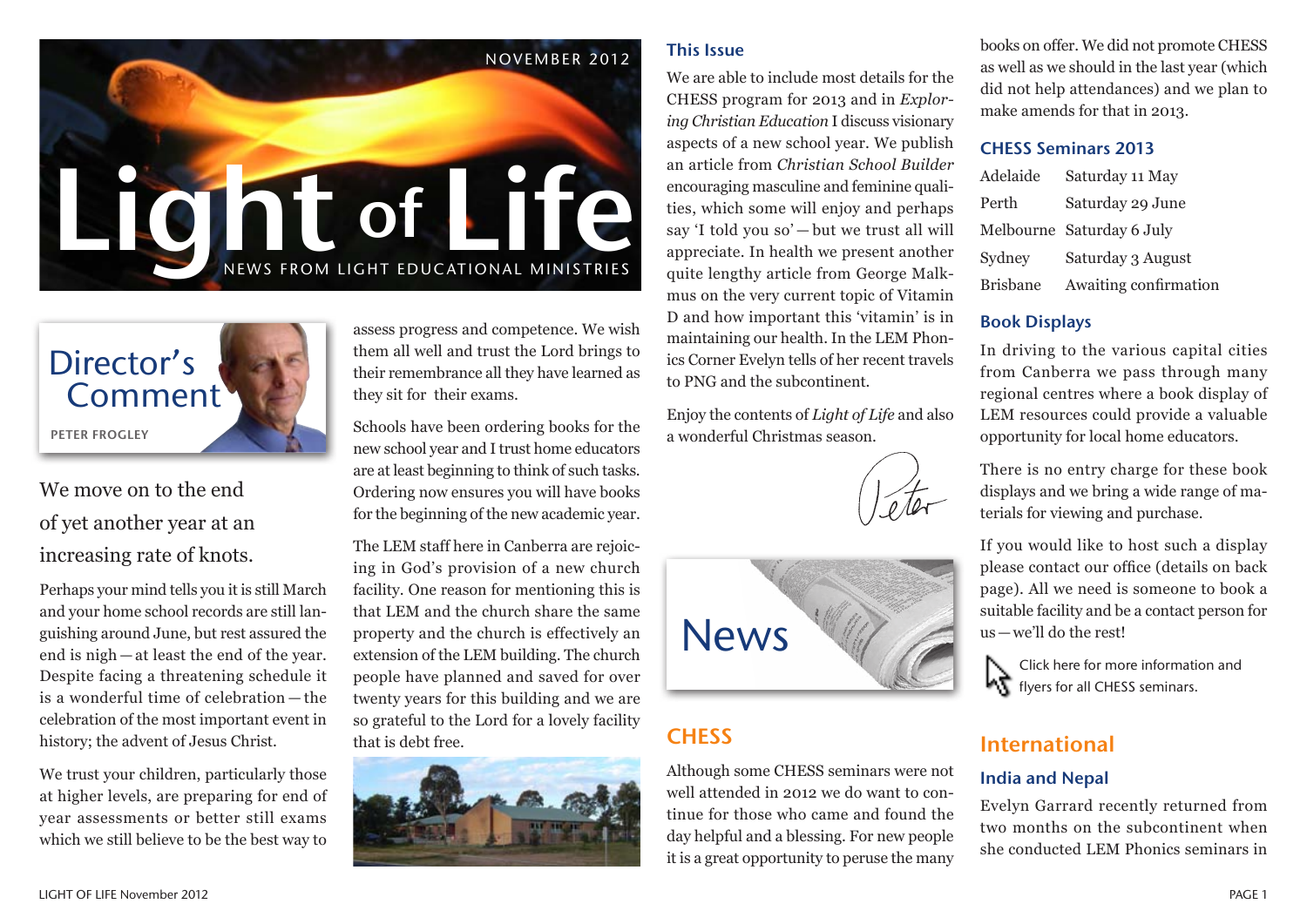

Pokhara in Nepal and Kalimpong, Gangtok, Sikkim and Mirik in India. Evelyn did some follow-up training as well as introducing LEM Phonics to some new locations and we are encouraged that the programme is becoming established in this lovely area in the foothills of the Himalayas. There is still much to do and we are grateful for the efforts of Rev Richard Wilson of Indian Reformed Fellowship of Australia, who has established contacts and followed up with training and materials. Peter Frogley is travelling to Nepal in late November to visit Pokhara and Kathmandu.

#### Papua New Guinea

As you would be aware PNG is in a challenging time in its history, but it is attended by some unique opportunities to see godly education established. The government has decided to discontinue outcome-based education (OBE) and now have to decide on a replacement. Mesia Novau has been working on this issue for some time now and there seems to be good progress.

LEM Phonics is alive in PNG but not always well. Well over 100 schools are endeavouring to teach LEM Phonics but unfortunately few teachers are properly trained and few materials are available. We are working to try to remedy this situation but PNG is a very difficult nation in which to work

effectively for a number of reasons. Your prayers for Mesia and his team would be greatly appreciated as this is an unprecedented opportunity for quality, godly education to be established in the nation.

#### Peru

Our representatives in Peru, Bob and Frances Relyea, continue to make great strides in the nation. They are due home for three months on 9 November for a well earned rest and recuperation, which will include much promotion and planning for their return to Peru in late January. They may have only another year or so in Peru and are working towards their goal of having a local team trained up to continue the work when they return to Australia to take on grandparent responsibilities.

When the Relyeas return to Peru Peter Frogley will join them for nearly three weeks in the second half of February and together they will conduct several education seminars in cities including Lima and Piura.



## No. 86: New Beginnings

As we come to the end of one year we need to begin planning for the next.

Many will say, 'It is too soon', 'I have so much to finish up for this year' or 'I just need a rest!' That is understandable, but at some stage we do need to come aside with the Lord and consider the future. 'What is there to consider?' you may ask. As I look back over my life I must confess that I have not been good at what I am about to recommend, I think largely because I did not know what I was supposed to be thinking or praying about. Put simply I did not know what the questions were, let alone the answers. Much of what I want to present could be considered philosophical, but it is this thinking and understanding that gives direction to our lives.

Too often we live as victims of the next thing to come our way — often this is described as the 'tyranny of the urgent'. This takes us in ever-tightening circles and usually means we do not reach our objectives. Our days are directed by the things that happen rather than by an overall plan which we have sought God for. Now, of course, God's plan is bigger and far more complex than we can imagine in our understanding and He always includes various distractions that take us by surprise. This, rather than being a threat, can be a delight—God is still in control and provides direction and protection, but at the same time He privileges us to be involved in the outworking of His greater plan for our lives and our families.

#### New Beginning

It is generally a good idea to view each new year as a new beginning — even if for no other reason than we don't wish to repeat the mistakes of last year. Moreover, God created time and then proceeded to punctuate it. He has created man to live in that framework of 'punctuated time'.

It was God who created day and night to allow for rest and recuperation before beginning a brand new day. We can start afresh, putting aside the stuff of yesterday, when we may have ended the day vowing to leave the planet, run away or commit some untold damage to someone or something.

It was also God who created weeks, months and years, for our benefit. Think of the blessing of the Sabbath—a day of rest for the wise. How important are those annual events like holidays (Holy-days), birthdays and Christmas, which all provide reference points for our lives! It is much better to work with God and His time plan to lead contented lives as we plan for the new year.

Be sure you remember to enjoy God's creation that allows us to benefit from His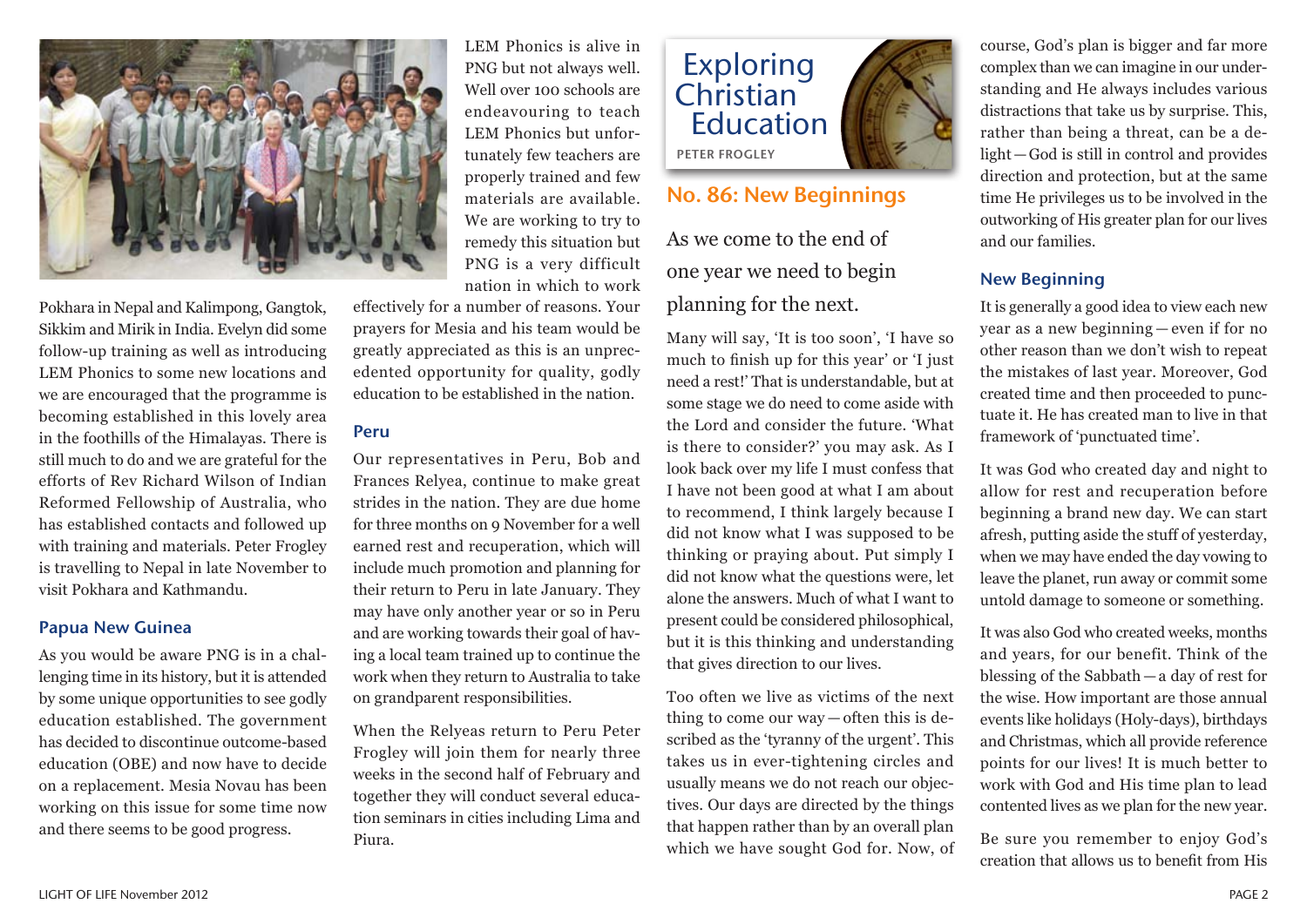timing—and thus ensure a new beginning each day, month and year. We are clean and fresh as we begin (or continue) the equipping of our families for the glory of God.

#### Home and family

In some ways home and family are synonymous and I am using them thus in this context. Each home is a vital, dynamic, living entity called into being by God and designed to glorify Him. That God trusts any of us with a family is an amazing display of grace — but He does trust us, and that is inescapable. Our intelligent response to this must be to ask God to guide us in building the family He has purposed, one that will glorify His name.

The family is created when two become one; when a man and a woman covenant together before God to live together after God's plan. It is not to fulfil our undoubted selfishness, but to outwork His great plan for His glory on this planet. This unique entity—your family—has a unique purpose in God's economy. You can blunder through in your own efforts or you can seek God's heart to understand first the biblical idea of family and second the particular call of God for your family. This is a significant part of God's plan because the family is the basic unit of society and is the basic governmental structure set in place by the Lord. I, like you, really want to know and understand God's plan for our individual families so that we can fully participate in His great plan.

Often we lament 'What can one family do in this wicked world?' Only God can really

answer that question and I am confident that His answer would inspire us to be all that God intends for our family.

#### Family Vision

The vision for every family is written on the parent's hearts and needs to be comprehended through seeking the Lord. It is then articulated by the father. In its simple form family vision was expressed by Joshua when he announced 'But as for me and my house, we will serve the Lord' (Joshua 24:15).

What will such a family look like?

In its relationship to the Lord how will that family outwork its corporate faith in the Lord Jesus Christ?

How will the man and wife develop their relationship with one another in the Lord for the development of their family?

How do they outwork the gift of faith for their children?

How do they discover the faith expectation God has written in the children's hearts?

How then do parents nurture that faith to fit their children for life?

The answers to these questions are subjective and depend on our understanding of how God communicates with us. So don't become concerned if you don't have full understanding, as that often comes only as we need the information. Remember, too, whilst each child has an individual call to God's will they are also part of your family and that aspect is a significant part of their identity.

The answers to these questions take time and as mentioned above often only come as we have need of the detail. Nevertheless, keeping such questions before the Lord is a healthy way to proceed.

#### New Year

The new year is always closer than we think and before we know it, it will be February. Education has again ramped up for the year, but are you better prepared than previously? As you ponder the thoughts above I trust you will be inspired in God for your family—the treasure that it is and the blessing of God it is to be part of a family.

Next time I would like to explore conflicts we all face in our families and hopefully some ideas in God to find a better way through to victory in Christ.

## Christmas Closure 2012–2013

Our last day of business for 2012 will be Thursday 20 December and we will re-open for 2013 on Monday 14 January.

Thank you for your support over the past year—may God bless you abundantly during this holiday period and may His grace be upon you in 2013.

The feminist movement has gained great traction over the last century in blurring the distinction between boys and girls. This article from Rod and Staff's *Christian School Builder* offers an interesting perspective we trust will be food for thought.



A number of years ago, I read the story about a college professor of anthropology who wanted to give his students firsthand experience with 'primitive' living.

So he spent one of his vacations living in the woods with those of his students who cared to join him.

These students had grown up influenced by the feminist movement. They had been reared in homes in which both parents worked away, in a society in which the father did just as much of the housework as the mother. This professor taught at a 'liberated' college where the male and female students all lived together in the same dormitory. They did their own washing and cooking and mechanical repairs, regardless of gender. They wore clothing that made no distinction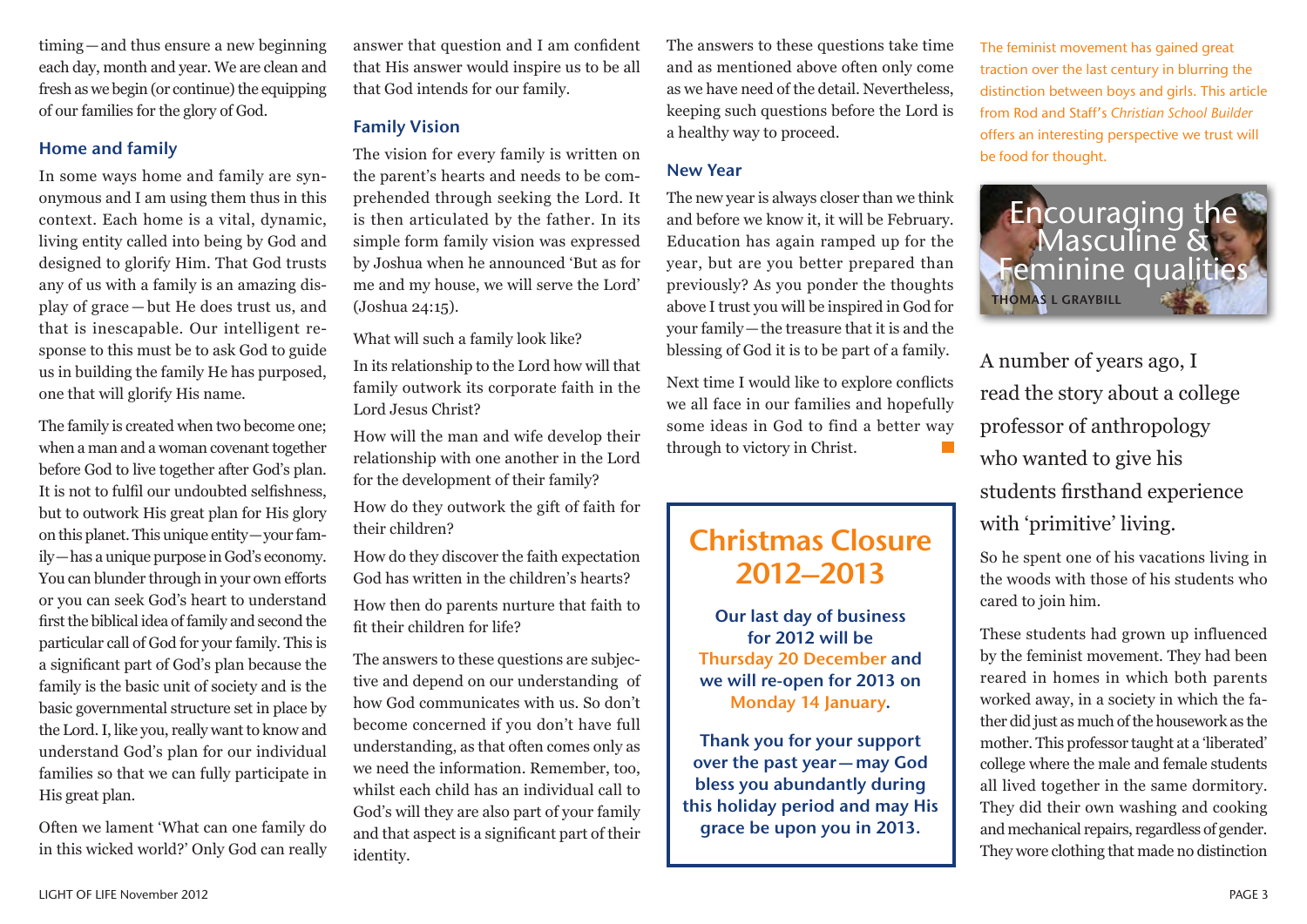between male and female, and used language that was non-gender-specific.

They were indoctrinated with the 'fact' that the traditional differences between the genders are the result of environment and training. Boys and girls have certain interests and act in certain ways because they have been trained and expected to do so. Women are just as capable as men, but they are kept out of certain jobs or certain levels of authority by male chauvinists.

Consequently, when the professor's students went into the woods to live like savages, they all expected to be able to handle any task that was set to them. To their surprise, the males were better able to do such tasks as cutting wood and hunting, while the females did better at cooking and sewing. The professor noted that the tasks just seemed to naturally divide themselves into men's and women's jobs. I don't remember what conclusions about 'human evolution' the writer drew from this, but the story has a definite bearing on the question of why children act the way they do.

In another totally unrelated study, young monkeys were given toys to play with. The toys were trucks and dolls, which have nothing to do with the 'traditional lifestyle' of monkeys. The monkeys may have seen human mothers holding human babies or human beings driving trucks, but they certainly had never seen their parents driving trucks. Yet the male monkeys headed for the trucks, and the female monkeys cuddled the dolls. Apparently these tendencies relate to the male and female qualities in animals too.

The question about why children act the way they do is part of the nature-versusnurture debate. A person can find studies that come down conclusively on both sides of the debate. The truth lies somewhere between the two. In all aspects of life, we have certain inborn tendencies, which are muted or reinforced by our environment and training. The very fact that we need schools shows the need for training. For instance, the majority of our students have the capability of learning to read and write and calculate. But we need to reinforce that ability by careful teaching that builds them up from the basics of phonics to the intricacies of literature study. We also need to redirect the natural tendencies to read too much or too little, or to read the wrong kinds of literature.

The same thing applies to 'boy-ness' or 'girl-ness'. Our children are born with propensities natural to their gender. But we need to reinforce and redirect those tendencies according to Bible principles. In a world that has departed from the Scriptural distinction between the genders and has thrown away the Biblical order of headship, this is even more important. How then can we encourage the proper expression of masculine and feminine qualities?

#### Scriptural principles

First, we need to teach Scriptural principles about the relationship between the genders. This means that we need to have these principles firmly established in our own minds. In the eyes of God, women are spiritually equal to men (Galatians

3:26–28). Male and female have an equal range of intellectual and physical abilities. We dare not tolerate any evidence of belief that women are superior to men, or that men are superior to women, in any way. To avoid chaos, God has given to men the position of leaders and to women the position of helpers. He has made physical and emotional differences between them to aid them in fulfilling those positions. However, those differences are intended to be complementary, not a source of conflict.

We need to give specific teaching on these things in morning worship talks and Bible classes. But we also need to subtly encourage them elsewhere. For instance, in teaching about history and the customs of other cultures, we should emphasise Christian principles about the relationship between men and women. All cultures, including Western culture, should be taught in light of how they compare to those Bible principles.

#### Character development

Second, we need to encourage character development specific to the differences between the genders, and to the ways in which they complement each other. In boys we need to encourage leadership qualities coupled with care for other people. In girls we need to encourage submission coupled with seeing and caring for the needs of others.

In morning worship talks, we should make practical applications directed to both boys and girls. For instance when we talk about pride, we could address both the boyhood

problem of pride in strength or athletic ability, and the girlhood problem of pride in physical appearance.

God has made physical and emotional differences between men and women to aid them in fulfilling their positions

Furthermore, we should encourage proper courtesy. An elementary school teacher once entered a newly built school for the first time. She pointed out the signs on the lavatory doors that said 'Ladies' and 'Gentlemen'. 'How appropriate', she commented, 'that is what we want them to become'. We want to help boys become gentlemen and girls become ladies.

For that reason, boys must be trained to let girls go first through the door. In games that require throwing something to hit a person, the boys should be cautioned to be more careful when throwing at a girl. They should not throw hard and should be more careful how they aim.

The girls, on the other hand, should be encouraged to let the boys lead out in decision making. They should not be allowed to act bossy.

#### Instruction

Finally, we should slant our instruction and physical activities to reinforce the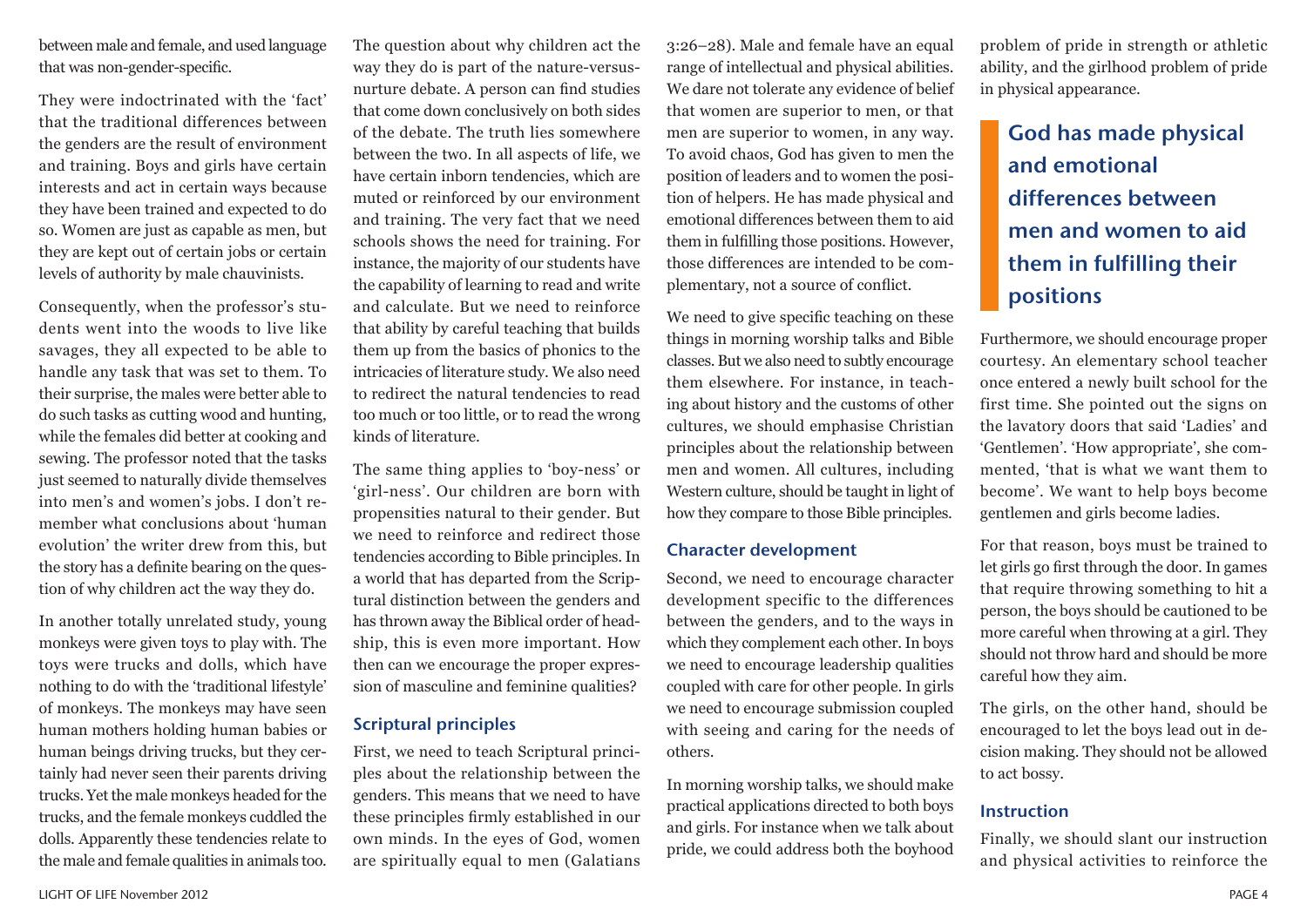inherent interests and abilities of boys and girls. Within individual classes, we should have illustrations that appeal to as well as direct attention to the differences between boys and girls. In math class, for instance, we should make practical applications to both the shop and the kitchen. Science class is generally thought to interest boys more than girls. Therefore, we should put forth extra effort to use illustrations and demonstrations that interest girls. In discusing levers, for example, we can use both a loader lift arm and a broom as examples of third-class levers.

## We want to help boys become gentlemen and girls become ladies

Recess activities should be tailored to the differences between boys and girls. We should have a variety of games and activities that develop both strength and coordination. Sometimes, especially in the older grades, the genders should be separated so that they can focus on activities better fitted to their gender. This has the additional benefit of minimising physical

contact and teaching reserve between the genders.

If we have extracurricular classes or activities, they should be tailored to the specific interests of boys and girls. On toy day, we should expect the girls to bring dolls and the boys to bring tractors or trucks. With the older grades, there may be a place for a few classes on cooking for boys or a few classes on household repairs for girls. However, our emphasis should be on developing mechanical skills, such as woodworking and metalworking, in boys, and homemaking skills, such as cooking and sewing, in girls.

As we work to encourage the masculine and feminine qualities, we should remember that we are not alone in this endeavour. The place of the school is to support the work of the home and church in preparing our young people for adult life. We should help students fit properly into the framework of the home and the church. We should tailor the development of skills to this framework, thinking ahead to how students may actually use their skills. May the Lord bless us as we help to prepare young souls for the future.



## Vitamin D— Are you getting enough?

Question: What is a vitamin that is not a vitamin at all, yet its absence can have an extremely negative effect upon the body?

Answer: Vitamin D, the 'sunshine' vitamin.

Prior to creating Adam, God had to create some things that were necessary to sustain life on earth. The sun was created to provide both light and warmth.

Sun exposure on the skin is God's natural provision for vitamin D—God knew what He was doing. When He created Adam and Eve, he provided them no protection from the sunlight following their creation. Why? Because as we have recently learned, it is the UVB rays from the sun that provide the most effective, most reliable, most abundant, and most natural God-given source of vitamin D.

Vitamin D sufficiency, along with proper diet and exercise, have been shown to be the most important preventative factors in human health. Hundreds of studies link vitamin

D deficiency with significantly higher rates of many forms of cancer, as well as heart disease, osteoporosis, multiple sclerosis and numerous other diseases.

#### Sunlight: a bad rap

For years we have been told by the medical community that we must avoid the sun's rays. They warn us that sun exposure can lead not only to skin cancer, but also cause premature ageing of the skin (wrinkles), cataracts, and more. However, there is good evidence that sun exposure without burning actually decreases the potential of melanoma.

The dangers of sun exposure have been greatly exaggerated and the benefits of sun exposure greatly underestimated. Sadly, in so many instances, we learn afterwards that many people have been harmed by information presented as 'expert advice' that has proven inaccurate.

God designed the human body to receive daily exposure to the sun's rays for numerous reasons. One of the most important is that the sun provides the building materials our bodies need to produce vitamin D, one of the most basic and important elements humans require in order to regain or maintain health.

#### Sunburn: important to avoid

It is important that we allow the sun's rays to fall upon our skin in order to obtain our vitamin D. However, it is also important that we not over-expose our bodies to the sun's rays, as this can be dangerous. This is especially important when we first expose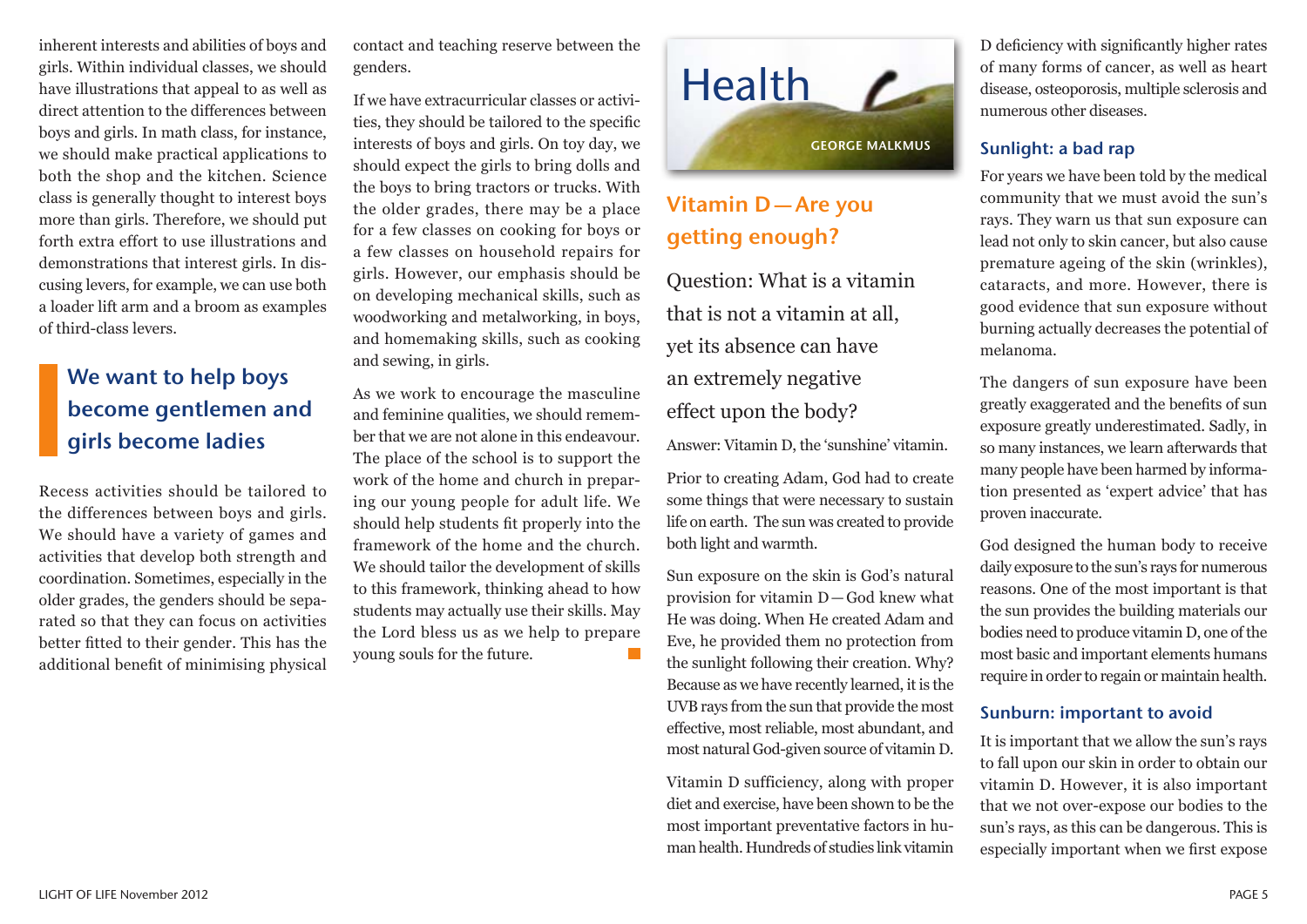our body to the sun's rays at the beginning of the summer.

We have learned that the key factor in the cause of sunburn is a lack of sufficient antioxidants. Raw fruits and vegetables and especially vegetable juices and green barley are loaded with antioxidants.

If you are a person who has previously allowed your skin limited access to the sun, next spring or summer it is suggested you begin exposure to the sun slowly. Ten to fifteen minutes a day is a good way to start. Then progressively increase your time in the sun over the next few weeks until you have a nice tan.

#### Disease protection

Vitamin D is entirely different from all other vitamins. Technically, it is not a vitamin at all, but rather a prohormone (something which enhances the strength of a hormone that already occurs in the body). Vitamin D enhances the hormone your body produces from cholesterol (the good kind of cholesterol your body creates naturally). Receptors that respond to prohormones are found in every human cell, giving vitamin D the power to affect the entire body.

When a person receives regular exposure to the UVB rays of the sun, the vitamin D levels of the body are increased. Studies show that these increased levels of vitamin D help protect the body from numerous diseases including:

- Many types of cancer
- Heart disease
- Diabetes
- Autoimmune disease
- Osteoporosis
- Depression

#### Flu protection

Recent studies show that Vitamin D plays a significant role in helping your immune system defend against infectious diseases like the flu.

## Vitamin D has the power to affect the entire body

Have you ever noticed that it is only in the winter months these flu epidemics occur? Now we know why! In a March 2010 article for foodconsumer.com, Dr John Cannell, an American health activist and director of the Vitamin D Council, reports that vitamin D helps produce antibacterial peptides that help protect against the flu.

In the article, Dr Cannell says this phenomenon explains why in winter, when there is little sunshine, people are more prone to vitamin D deficiency, which in turn makes the body vulnerable to flu viruses.

Vitamin D increases the body's production of 200–300 different antimicrobial peptides. In addition to being far superior and effective in protecting you against the flu than any synthetic antibiotic or antiviral, vitamin D does so at a small fraction of the cost of man-made products.

Lead researcher Carsten Geisler told Food Consumer, 'When a T-cell is exposed to a foreign pathogen, it extends a signaling device or 'antenna' known as a vitamin D receptor, with which it searches for vitamin D. If the T-cells cannot find enough vitamin D in the blood, they won't even begin to mobilize.'

This further illuminates why flu shots do not work. They do absolutely nothing to address the underlying cause, which is a deficiency of vitamin D. When the immune system is not working properly because of a vitamin D deficiency, the toxins in the flu shot do additional damage to the immune system. Of even greater concern is that the side-effects from the flu shot have at times proven deadly.

Dr Russell Blaylock, a retired neurosurgeon and member of the Association of American Physicians and Surgeon says that if a senior citizen receives an annual flu shot for five consecutive years, they increase their potential of Alzheimer's by 1000% because of the mercury in the vaccine. I have personally known three individuals who did not have the flu at the time of the flu vaccinations, but after receiving the vaccination died of the flu.

#### Strengthening our immune system

The strength of our immune system is determined not by our doctor or some drug. Rather, the Creator gave us an immune system to protect us against germs, viruses and bacteria. But that God-given immune system can only function optimally when

it is kept strong through proper diet and lifestyle.

Suggestions for building and maintaining a strong immune system:

- Adopt a 100% plant-based diet (mostly raw).
- Remove all refined sugar from your diet because it is an immune system suppressant (refined sugars and refined grains literally knock out or 'void' the immune system's ability to protect the body from germs, viruses and bacteria).
- Aerobically exercise the body for 20 or more minutes at least three times a week, but preferably on a daily basis.
- Obtain adequate rest (7–8 hours nightly on a consistent basis).
- Avoid stress as much as possible.
- If you are unable to obtain enough sunshine daily to produce adequate Vitamin D (for climatic or other reasons), take a daily Vitamin D3 supplement.

I take 5000 IU of Vitamin D3 daily, nearly year round (children need 1,000 to 2,000 IU). If you choose to supplement, make sure it is with Vitamin D3 and not with Vitamin D2 which does not offer the same protection. Vitamin D2 is a synthetic form of Vitamin D often prescribed by physicians and found in homogenised milk.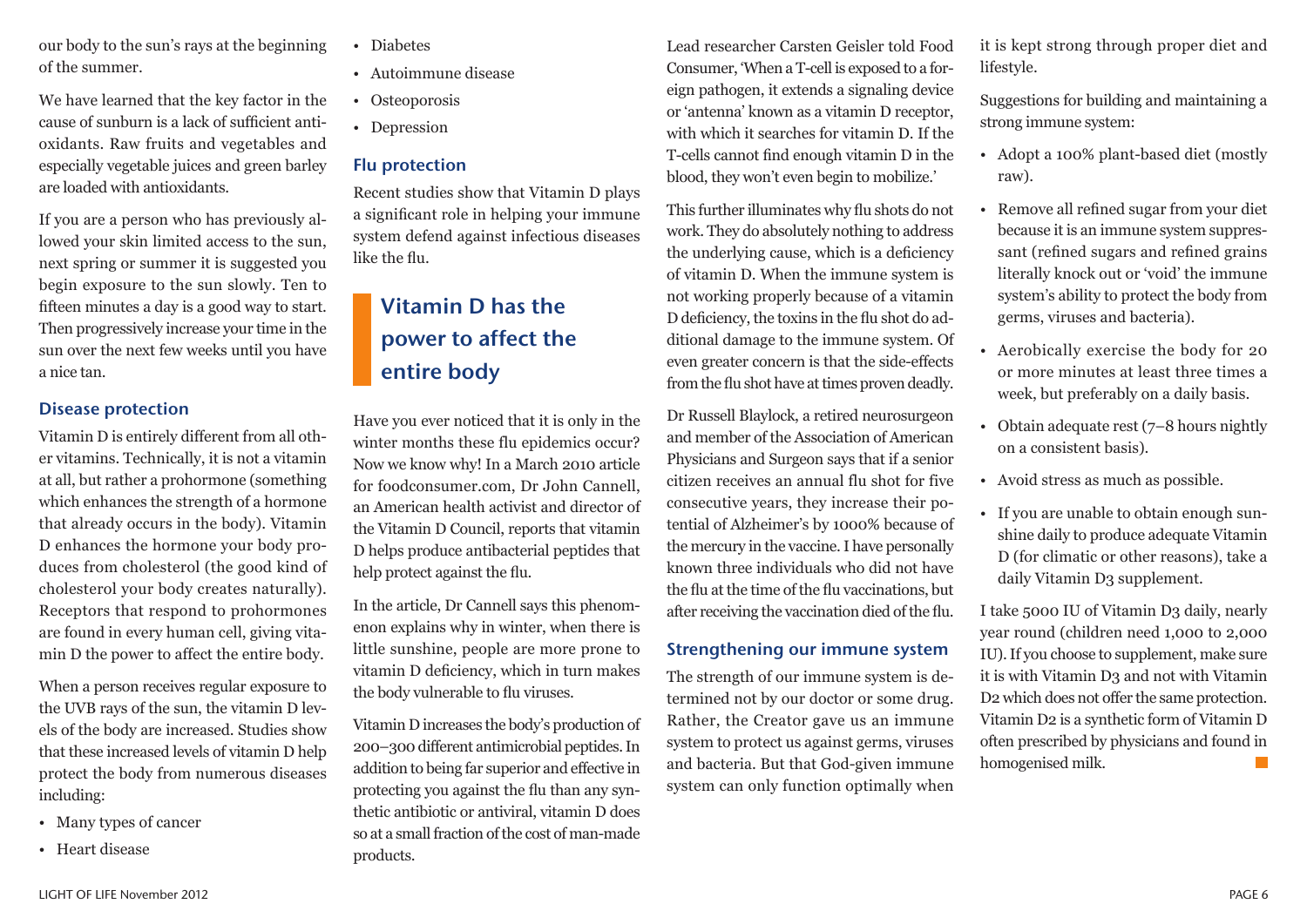

## A Beka Book

#### American Literature Grade 11 (Fourth Edition)



In the past we have not stocked this title as few Australians had shown interest, but in the last year or two we have had more enquiries and now present this course.

The course traces the literature of the USA from earliest colonial times to the modern era with a wide range of perspectives.

| <b>Student Text</b>                 | \$49.15 |
|-------------------------------------|---------|
| <b>Teacher Edition</b>              | \$78.90 |
| Test and Ouiz Book                  | \$8.90  |
| Teacher Key to Test and Quiz Book   | \$14.15 |
| The Scarlet Letter with Study Notes | \$16.55 |



#### Science: Matter and Energy Grade 9 (New Edition)

This is a replacement for the earlier *Science of the Physical Creation* and is a rewrite (not just a rework) of the text. The text covers matter, energy, sound, heat, physical chemistry, science vs evolution, motion and forces, light and colour, electrostatics, magnetism, electricity and electronics.

| Student text              | \$42.60 |
|---------------------------|---------|
| <b>Teacher Edition</b>    | \$78.90 |
| Student Test Book         | \$11.80 |
| Teacher Key to Test Book  | \$17.50 |
| <b>Student Quiz book</b>  | \$8.90  |
| Teacher Key to Quiz Book  | \$17.50 |
| Lab Manual                | \$22.10 |
| Teacher Key to Lab Manual | \$35.45 |
|                           |         |

ABeka Curriculum Click to order

## Clearance Specials while stocks last

Joel Robbins DC, MD

Pregnancy Childbirth & **Children's Diets** 

## Health Books

Pregnancy, Childbirth and Children's Diets by Joel Robbins This booklet is

invaluable in preparing for motherhood. 90 pages. was \$10.00 now **\$3.00**



#### The Natural Cure for Diabetes by Dr Marcus Kuypers

Outlines the nature and causes of diabetes and shows how natural and herbal supplements can help. 90 pages. was \$35.00 now **\$2.00**

### Why Christians Get Sick by George Malkmus

Explains why we get sick, presents the foods that are causing most of our sicknesses and shows how to avoid falling victim to sickness. 135 pages. was \$23.60 now **\$3.00**



Tofu has been an Asian protein staple for over 2000 years. Louise Hagler's 120 recipes for tofu will bring life and colour to any vegetarian menu—in anything from party dips to barbecue to luscious cheesecakes. now **\$3.00**



## For Christmas

### The Nativity & Boyhood of Jesus

Children and adults will love this beautifully illustrated account from the scriptures.

was \$9.95 now **\$3.00**



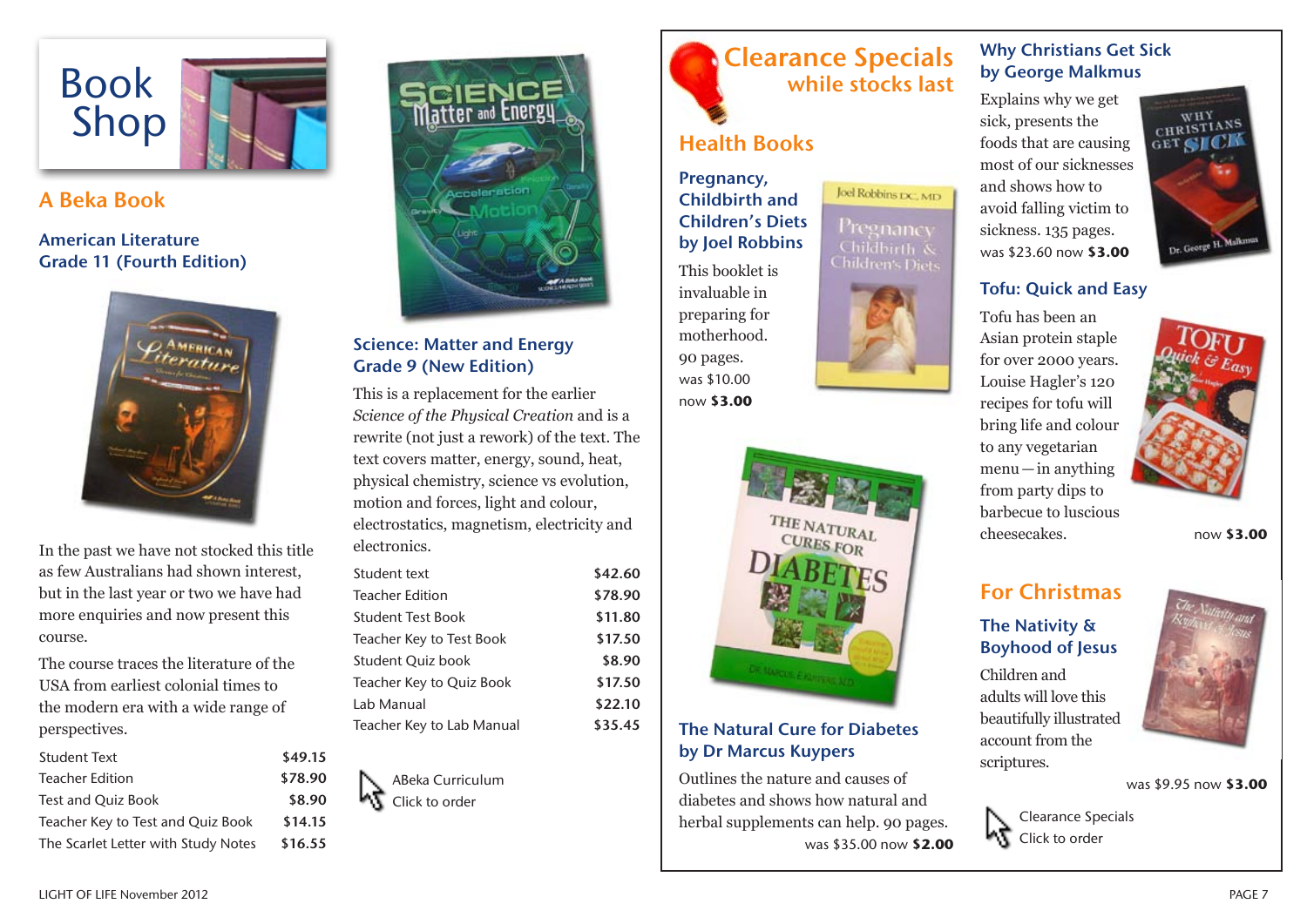# Focus on Christmas

with great gift ideas from Christian Focus

#### Risk Takers

This series of four devotional-style books by Linda Finlayson outlines the lives of Christian heroes throughout history. Suitable for middle primary, each paperback is around 130 pages and includes quiz questions for each chapter. **\$7.95 each**

Adventure & Faith Strength & Devotion Danger & Dedication Fearless & Faithful



#### Ivan Series

Myrna Grant's series of books for upper primary readers was written at the height of Christian persecution in the former 'Iron Curtain' countries of Eastern Europe. Paperbacks of approximately 140 pages. **\$7.95 each**

Ivan and the Moscow **Circus** 

Ivan and the Daring Escape

Ivan and the Informer Ivan and the Hidden Bible Ivan and the Secret in the Suitcase

Ivan and the American Journey

#### Freestyle Series

This series of fiction novels for secondary age readers tackles issues like divorce, drugs, racism, social classes, bullying and immigration.



| Escape to Hong Kong              | \$9.95 |
|----------------------------------|--------|
| Goal Behind the Curtain          | \$9.95 |
| In the Firing Line               | \$9.95 |
| Martin's Last Chance             | \$9.95 |
| Offside in Ecuatina              | \$9.95 |
| Only Children                    | \$9.95 |
| The Runaway                      | \$7.95 |
| Secrets                          | \$9.95 |
| Tank's Choice                    | \$9.95 |
| True Gold: An Olympic Adventure  |        |
|                                  | \$7.95 |
| <b>Twice Freed</b>               | \$8.95 |
| Which Way You Gonna Jump? \$7.95 |        |



#### **Trailblazers**

The Trailblazer series from Christian Focus is aimed at 9–14 year olds and retells the stories of well-known Christians past and present. The books are written with an emphasis on faith, facts and dialogue, with 'thinking further' sections at the end of each book. Small format paperbacks of approximately 150 pages. **\$7.95 each**

| Adoniram Judson     | John Calvin            |
|---------------------|------------------------|
| <b>Bill Bright</b>  | John G Paton           |
| <b>Billy Bray</b>   | John Newton            |
| <b>Billy Graham</b> | John Stott             |
| C. S. Lewis         | John Welch             |
| Charles Spurgeon    | Jonathan Edwards       |
| Corrie Ten Boom     | Joni Eareckson Tada    |
| David Brainerd      | Martyn Lloyd-Jones     |
| Eric Liddell        | Mary Slessor           |
| George Muller       | Michael Faraday        |
| George Whitefield   | Patricia St. John      |
| Gladys Aylward      | Paul Brand             |
| Helen Roseveare     | Richard Wurmbrand      |
| Hudson Taylor       | Robert Murray McCheyne |
| Isobel Kuhn         | William Wilberforce    |
| John Bunyan         |                        |

#### Torch Bearers

Another series of biographies from Christian Focus, written for upper primary students. The books have a particular emphasis on suffering (and in some cases dying) for the sake of the Gospel. Small paperbacks of approximately 140 pages. James Chalmers: The Rainmaker's Friend **\$8.95** Jim Elliot: He Is No Fool **\$7.95** Polycarp: The Crown of Fire **\$7.95** John Harper: Titanic, the Ship of Dreams **\$9.95** William Tyndale: The Smuggler's Flame **\$8.95**